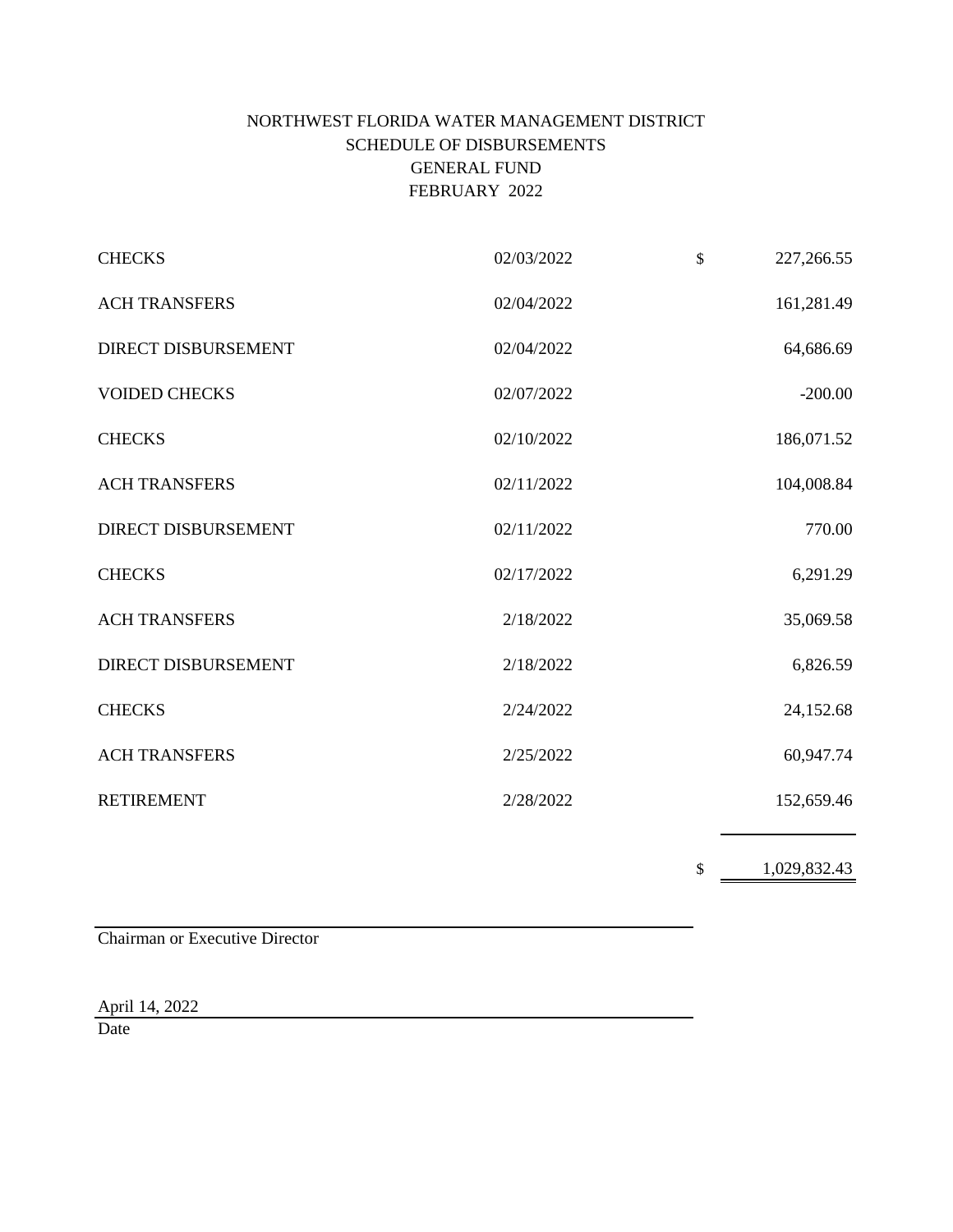### **VENDOR NAME CHECK DATE INVOICE NET INVOICE DESCRIPTION**

| 4522 | AECOM TECHNICAL SERVICES, INC            | 02/03/2022 | 74,041.00 LAKE MUNSON HARMFUL ALGAE BLOO |
|------|------------------------------------------|------------|------------------------------------------|
| 95   | AT&T                                     | 02/03/2022 | 346.36 PHONE SERVICE - EFO               |
| 1616 | <b>BLUE CROSS/BLUE SHIELD OF FLORIDA</b> | 02/03/2022 | 630.20 MEDICARE                          |
| 3289 | <b>CITY OF TALLAHASSEE</b>               | 02/03/2022 | 180.00 PARKING PASS FOR TWO SPACES AT    |
| 2241 | DEPT. OF THE INTERIOR - USGS             | 02/03/2022 | 56,807.50 JOINT FUNDING AGREEMENT JFA002 |
| 2241 | DEPT. OF THE INTERIOR - USGS             | 02/03/2022 | 22,125.00 JOINT FUNDING AGREEMENT JFA001 |
| 3424 | MIDTOWN PRINT CO.                        | 02/03/2022 | 125.00 BUSINESS CARDS FOR RMD STAFF      |
| 2701 | FLORIDA MUNICIPAL INSURANCE TRUST        | 02/03/2022 | 24,969.75 SECOND INSTALLMENT FY 21/22    |
| 3759 | <b>FORD FARMS</b>                        | 02/03/2022 | 6,209.66 AG BMP COST SHARE AGREEMENT     |
| 3759 | <b>FORD FARMS</b>                        | 02/03/2022 | 27,975.00 AG BMP COST SHARE AGREEMENT    |
| 916  | <b>FPL NORTHWEST FLORIDA</b>             | 02/03/2022 | <b>632.42 ELECTRIC DEFUNIAK OFFICE</b>   |
| 277  | LIBERTY CO. PROPERTY APPRAISER           | 02/03/2022 | 221.90 1ST QTR FY 20-21                  |
| 5610 | OKALOOSA-WALTON SECURITY & SURVEILLANCE  | 02/03/2022 | 75.00 DFO SECURITY                       |
| 71   | PETTY CASH                               | 02/03/2022 | 76.99 PETTY CASH                         |
| 4832 | <b>SUN LIFE FINANCIAL</b>                | 02/03/2022 | 80.10 PREPAID DENTAL                     |
| 4832 | <b>SUN LIFE FINANCIAL</b>                | 02/03/2022 | 5,683.04 DENTAL                          |
| 4834 | <b>SUN LIFE FINANCIAL</b>                | 02/03/2022 | 79.90 EMPLOYEE ASSISTANCE PROGRAM        |
| 4834 | <b>SUN LIFE FINANCIAL</b>                | 02/03/2022 | 938.28 LIFE INSURANCE                    |
| 4834 | <b>SUN LIFE FINANCIAL</b>                | 02/03/2022 | 2,911.55 VOL LIFE                        |
| 4833 | <b>SUN LIFE FINANCIAL</b>                | 02/03/2022 | 1,048.01 VOL LTD                         |
| 5250 | SUN LIFE FINANCIAL - VISION              | 02/03/2022 | 631.59 VISION                            |
| 5801 | TALQUIN PORTABLE RESTROOMS, INC          | 02/03/2022 | 165.00 ADA PORTABLE TOILET FOR REVELL    |
| 4557 | <b>VERIZON WIRELESS</b>                  | 02/03/2022 | 1,139.15 CELL PHONES AND JET PACKS       |
| 4626 | WASTE PRO OF FLORIDA, INC                | 02/03/2022 | 174.15 SOLID WASTE - HQ                  |
|      |                                          |            |                                          |

## **TOTAL CHECKS 8** 227,266.55

| 3293 | ANGUS G. ANDREWS, JR.         | 02/04/2022 | 8,125.00 DFO LEASE AGREEMENT - CONTRACT      |
|------|-------------------------------|------------|----------------------------------------------|
| 5089 | ATKINS NORTH AMERICA, INC.    | 02/04/2022 | 2.685.29 RISK MAP PROGRAM SUPPORT            |
| 5089 | ATKINS NORTH AMERICA, INC.    | 02/04/2022 | 8,986.70 RISK MAP PROGRAM SUPPORT            |
| 5089 | ATKINS NORTH AMERICA, INC.    | 02/04/2022 | 23.560.24 RISK MAP PROGRAM SUPPORT           |
| 5089 | ATKINS NORTH AMERICA, INC.    | 02/04/2022 | 3,645.92 RISK MAP PROGRAM SUPPORT            |
| 1617 | <b>CAPITAL HEALTH PLAN</b>    | 02/04/2022 | 85,110.46 MEDICAL INSURANCE                  |
| 3771 | CHOCTAWHATCHEE BASIN ALLIANCE | 02/04/2022 | 5,990.37 LOPLS FALL 2021 MONITORING          |
| 2497 | ROGER A. COUNTRYMAN II        | 02/04/2022 | 206.00 TRAVEL REIMBURSEMENT                  |
| 3126 | DEWBERRY ENGINEERS, INC.      | 02/04/2022 | 6,490.82 WATER RESOURCES PROJECT SUPPOR      |
| 45   | <b>DMS</b>                    | 02/04/2022 | 11.77 LAN PORTS AND INTRANET/INTERNET        |
| 45   | <b>DMS</b>                    | 02/04/2022 | 19.01 AIRCARDS AND HOTSPOTS                  |
| 45   | <b>DMS</b>                    | 02/04/2022 | 10,075.90 HO ETHERNET                        |
| 45   | <b>DMS</b>                    | 02/04/2022 | 0.11 LAN PORTS AND INTRANET/INTERNET         |
| 45   | <b>DMS</b>                    | 02/04/2022 | 1.974.64 DEFUNIAK ETHERNET AND LONG DISTANCE |
| 45   | <b>DMS</b>                    | 02/04/2022 | 1,604.79 HO LOCAL                            |
|      |                               |            |                                              |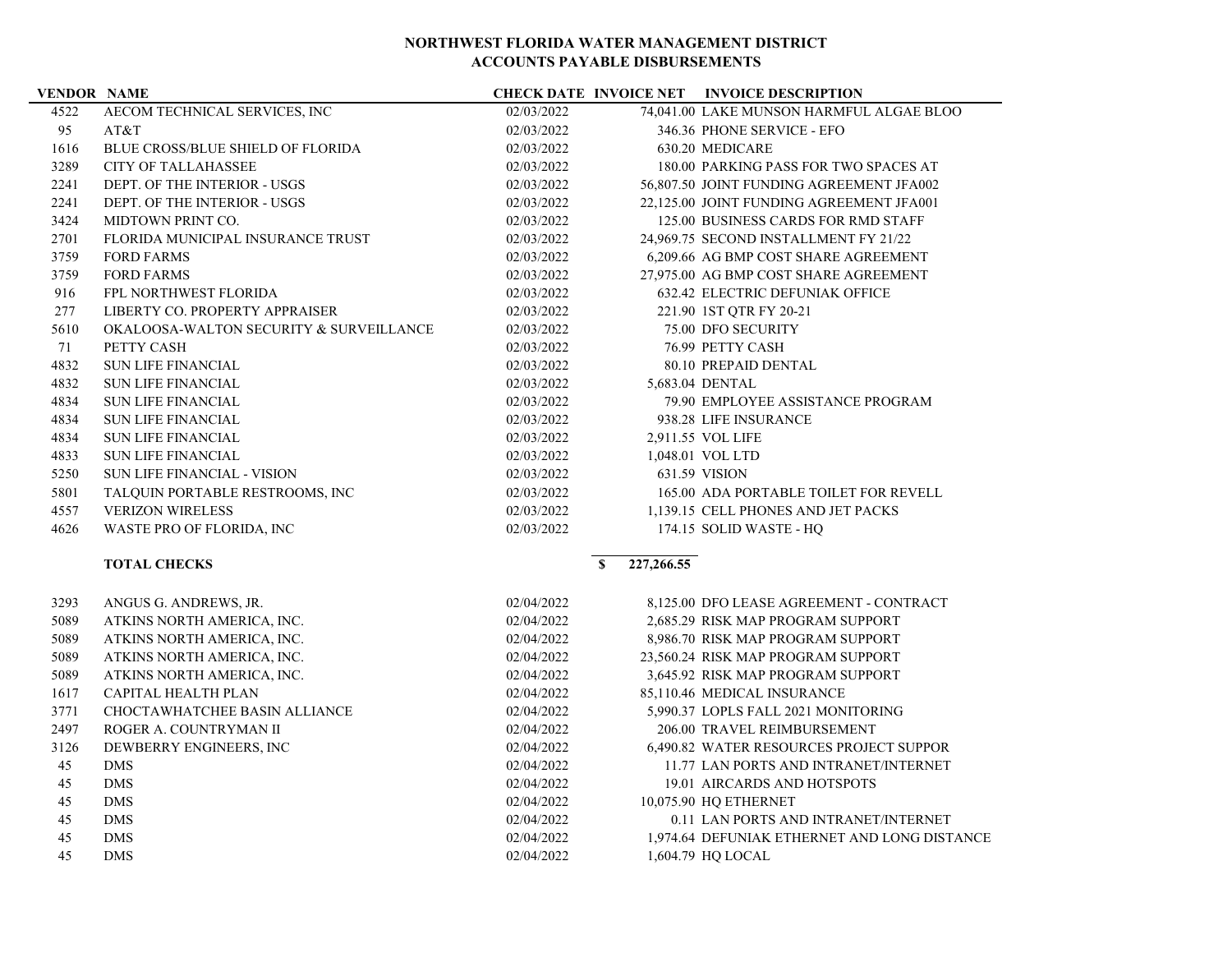### *CHECK DATE* **INVOICE NET INVOICE DESCRIPTION**

| 45          | <b>DMS</b>                                                 | 02/04/2022               |              |            | 659.01 DEFUNIAK LOCAL                                             |
|-------------|------------------------------------------------------------|--------------------------|--------------|------------|-------------------------------------------------------------------|
| 45          | <b>DMS</b>                                                 | 02/04/2022               |              |            | 13.75 CONFERENCE CALLS                                            |
| 45          | <b>DMS</b>                                                 | 02/04/2022               |              |            | 30.63 HQ LONG DISTANCE                                            |
| 45          | <b>DMS</b>                                                 | 02/04/2022               |              |            | 93.36 MILTON LOCAL                                                |
| 45          | <b>DMS</b>                                                 | 02/04/2022               |              |            | 1.29 MILTON LONG DISTANCE                                         |
| 2702        | <b>FISH AND WILDLIFE</b>                                   | 02/04/2022               |              |            | 1.384.43 LAW ENFORCEMENT - CONTRACT NO.                           |
| 4952        | LAW, REDD, CRONA & MUNROE, P.A.                            | 02/04/2022               |              |            | 412.50 INSPECTOR GENERAL SERVICES AGR                             |
| 4799        | STAPLES CONTRACT & COMMERCIAL, INC.                        | 02/04/2022               |              |            | <b>61.80 OFFICE SUPPLIES</b>                                      |
| 5218        | WAGEWORKS, INC.                                            | 02/04/2022               |              |            | 137.70 FLEXIBLE SPENDING ACCOUNT ADMI                             |
|             | <b>TOTAL ACH TRANSFERS</b>                                 |                          | $\mathbf{s}$ | 161,281.49 |                                                                   |
| 1616        | <b>BLUE CROSS/BLUE SHIELD OF FLORIDA</b>                   | 02/04/2022               |              |            | 2,400.06 RETIREE INSURANCE                                        |
| 1616        | <b>BLUE CROSS/BLUE SHIELD OF FLORIDA</b>                   | 02/04/2022               |              |            | 60,206.63 EMPLOYEE MEDICAL INSURANCE                              |
| 5707        | <b>REFUND PAYEEZY</b>                                      | 02/24/2022               |              |            | 100.00 JEREMY REISER P302803 OVERPAYM                             |
| 5707        | <b>REFUND PAYEEZY</b>                                      | 02/04/2022               |              |            | 400.00 REFUND FOR OVERPAYMENT OF WATE                             |
| 5707        | <b>REFUND PAYEEZY</b>                                      | 02/04/2022               |              |            | 50.00 REFUND WITHDRAWN WELL PERMIT#                               |
| 5707        | <b>REFUND PAYEEZY</b>                                      | 02/04/2022               |              |            | 30.00 REFUND WITHDRAWN WELL PERMIT #                              |
| 5707        | <b>REFUND PAYEEZY</b>                                      | 02/04/2022               |              |            | 1,500.00 REFUND FOR OVERPAYMENT OF WATE                           |
|             | <b>TOTAL DIRECT DISBURSEMENTS</b>                          |                          | S            | 64,686.69  |                                                                   |
|             |                                                            |                          |              |            |                                                                   |
|             | <b>TOTAL AP</b>                                            |                          | -S           | 453,234.73 |                                                                   |
|             |                                                            |                          |              |            |                                                                   |
| 2197        | A J TROPHIES & AWARDS INC                                  | 02/10/2022               |              |            | 121.95 PROMOTIONAL ITEMS<br>312.50 ALARM AND FIRE EXTINGUSIHER IN |
| 5821        | <b>B&amp;C FIRE SAFETY INC</b><br>EAST MILTON WATER SYSTEM | 02/10/2022<br>02/10/2022 |              |            | 11.00 WATER - MILTON OFFICE                                       |
| 4748<br>916 | FPL NORTHWEST FLORIDA                                      | 02/10/2022               |              |            | 409.08 MILTON ELECTRIC                                            |
| 5826        | <b>FRANKLIN'S PROMISE COALITION</b>                        | 02/10/2022               |              |            | 18,499.75 OYSTER CORPS PILOT PROJECT-FL                           |
| 666         | JEFFERSON COUNTY PROPERTY APPRAISER                        | 02/10/2022               |              |            | 216.76 1ST QTR FY 21-22                                           |
| 5599        | KEITH MCNEILL PLUMBING CONTRACTOR, INC                     | 02/10/2022               |              |            | 1,200.00 DIAGNOSTIC-JET CLEAN-CAMERA                              |
| 3266        | <b>LOWE'S COMPANIES INC.</b>                               | 02/10/2022               |              |            | 2,319.79 GENERAL SUPPLIES                                         |
| 5626        | NATIONAL TIRE BROKERS CORPORATION                          | 02/10/2022               |              |            | 170.00 MINOR REPAIRS FOR DFO VEHICLES                             |
| 64          | PANAMA CITY NEWS HERALD                                    | 02/10/2022               |              |            | 50.77 PUBLISH 2022 GBM SCHEDULE PANA                              |
| 64          | PANAMA CITY NEWS HERALD                                    | 02/10/2022               |              |            | 104.50 LEGAL ADS-WATER USE PERMITS                                |
| 64          | PANAMA CITY NEWS HERALD                                    | 02/10/2022               |              |            | 106.49 LEGAL ADS-WATER USE PERMITS                                |
| 62          | PENSACOLA NEWS-JOURNAL                                     | 02/10/2022               |              |            | 66.18 PUBLISH 2022 GBM SCHEDULE PENS                              |
| 4345        | PRIDE ENTERPRISES FORESTRY                                 | 02/10/2022               |              |            | 6,387.94 PRIDE FIRE RINGS AND GRILLS                              |
| 5769        | PRT USA, INC.                                              | 02/10/2022               |              |            | 152,236.80 AGREEMENT FOR 2021-2023 LONGLE                         |
| 523         | SANTA ROSA PRESS GAZETTE                                   | 02/10/2022               |              |            | 52.50 PUBLISH 2022 GBM SCHEDULE SANT                              |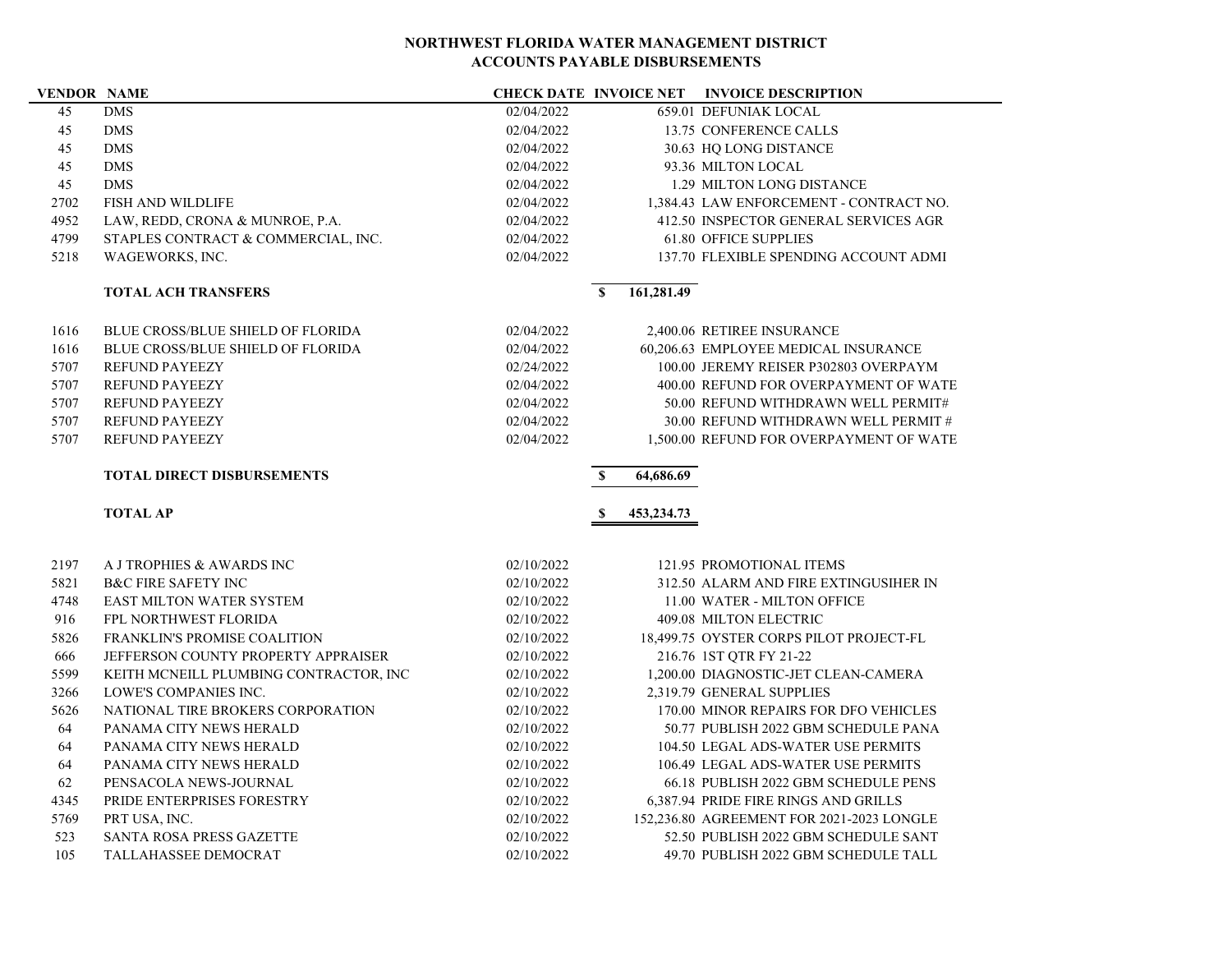÷,

| <b>VENDOR NAME</b> |                                       |            |              |            | <b>CHECK DATE INVOICE NET INVOICE DESCRIPTION</b> |
|--------------------|---------------------------------------|------------|--------------|------------|---------------------------------------------------|
| 110                | TALQUIN ELECTRIC COOPERATIVE, INC.    | 02/10/2022 |              |            | 84.40 SECURITY LIGHTS - HQ                        |
| 110                | TALQUIN ELECTRIC COOPERATIVE, INC.    | 02/10/2022 |              |            | 3,107.31 ELECTRIC - HQ                            |
| 110                | TALQUIN ELECTRIC COOPERATIVE, INC.    | 02/10/2022 |              |            | 358.10 WATER/SEWER - HQ                           |
| 4626               | WASTE PRO OF FLORIDA, INC             | 02/10/2022 |              |            | 206.00 DUMPSTER FOR ECONFINA OFFICE A             |
|                    | <b>TOTAL CHECKS</b>                   |            | $\mathbf{s}$ | 186,071.52 |                                                   |
| 5824               | <b>DAVID STANFORD</b>                 | 02/11/2022 |              |            | 146.00 TRAVEL REIMBURSEMENT                       |
| 45                 | <b>DMS</b>                            | 02/11/2022 |              |            | 659.01 DEFUNIAK LOCAL                             |
| 45                 | <b>DMS</b>                            | 02/11/2022 |              |            | 1,964.82 DEFUNIAK ETHERNET AND LONG DISTANCE      |
| 45                 | <b>DMS</b>                            | 02/11/2022 |              |            | 25.04 CONFERENCE CALLS                            |
| 45                 | <b>DMS</b>                            | 02/11/2022 |              |            | 1,604.79 HQ LOCAL                                 |
| 45                 | <b>DMS</b>                            | 02/11/2022 |              |            | 18.67 AIRCARDS AND HOTSPOTS                       |
| 45                 | <b>DMS</b>                            | 02/11/2022 |              |            | 28.07 HQ LONG DISTANCE                            |
| 45                 | <b>DMS</b>                            | 02/11/2022 |              |            | 0.75 MILTON LONG DISTANCE                         |
| 45                 | <b>DMS</b>                            | 02/11/2022 |              |            | 93.36 MILTON LOCAL                                |
| 45                 | <b>DMS</b>                            | 02/11/2022 |              |            | 11.65 LAN PORTS AND INTRANET/INTERNET             |
| 45                 | <b>DMS</b>                            | 02/11/2022 |              |            | 9,574.12 HQ ETHERNET                              |
| 45                 | <b>DMS</b>                            | 02/11/2022 |              |            | 0.17 LAN PORTS AND INTRANET/INTERNET              |
| 4961               | PETER FOLLAND                         | 02/11/2022 |              |            | 146.00 TRAVEL REIMBURSEMENT                       |
| 3942               | A & W VENTURES, L.C.                  | 02/11/2022 |              |            | 225.00 PORTABLE HANDICAPPED TOILET FO             |
| 2268               | INNOVATIVE OFFICE SOLUTIONS, INC      | 02/11/2022 |              |            | 837.00 PHONE SYSTEM MAINTANANCE CONTR             |
| 5368               | KOUNTRY RENTAL NWF, INC.              | 02/11/2022 |              |            | 7,855.00 SERVICE FOR PORTABLE TOILETS-C           |
| 5791               | MOHAWK VALLEY MATERIALS, INC.         | 02/11/2022 |              |            | 72,500.00 RECOVERY AND DEBRIS CLEANUP             |
| 5651               | SGS TECHNOLOGIE, LLC                  | 02/11/2022 |              |            | 373.33 HOSTING & MAINTAINING DIST WEB             |
| 3104               | SOUTHERN WATER SERVICES, LLC          | 02/11/2022 |              |            | 259.00 60 MONTH SAMPLING FOR ECONFINA             |
| 4799               | STAPLES CONTRACT & COMMERCIAL, INC.   | 02/11/2022 |              |            | 155.17 OFFICE SUPPLIES                            |
| 4955               | TERRY'S HOME & LAWN MAINTENANCE, INC. | 02/11/2022 |              |            | 4,481.90 RECREATION SITE CLEAN UP AND M           |
| 4955               | TERRY'S HOME & LAWN MAINTENANCE, INC. | 02/11/2022 |              |            | 200.00 JANITORIAL SERVICES FOR THE MI             |
| 2808               | THAT BOOT STORE                       | 02/11/2022 |              |            | 89.99 SAFETY BOOTS-BAILEY & THOMAS                |
| 5060               | EXTREME LOGISTICS GULF COAST, LLC     | 02/11/2022 |              |            | 290.00 PORTABLE AND COMPOST TOILETS               |
| 5060               | EXTREME LOGISTICS GULF COAST, LLC     | 02/11/2022 |              |            | 170.00 PORTABLE AND COMPOST TOILETS               |
| 5060               | EXTREME LOGISTICS GULF COAST, LLC     | 02/11/2022 |              |            | 340.00 PORTABLE AND COMPOST TOILETS               |
| 5060               | EXTREME LOGISTICS GULF COAST, LLC     | 02/11/2022 |              |            | 340.00 PORTABLE AND COMPOST TOILETS               |
| 5060               | EXTREME LOGISTICS GULF COAST, LLC     | 02/11/2022 |              |            | 170.00 PORTABLE AND COMPOST TOILETS               |
| 5060               | EXTREME LOGISTICS GULF COAST, LLC     | 02/11/2022 |              |            | 290.00 PORTABLE AND COMPOST TOILETS               |
| 5060               | EXTREME LOGISTICS GULF COAST, LLC     | 02/11/2022 |              |            | 530.00 PORTABLE AND COMPOST TOILETS               |
| 5060               | EXTREME LOGISTICS GULF COAST, LLC     | 02/11/2022 |              |            | 290.00 PORTABLE AND COMPOST TOILETS               |
| 5060               | EXTREME LOGISTICS GULF COAST, LLC     | 02/11/2022 |              |            | 170.00 PORTABLE AND COMPOST TOILETS               |
| 5060               | EXTREME LOGISTICS GULF COAST, LLC     | 02/11/2022 |              |            | 170.00 PORTABLE AND COMPOST TOILETS               |
|                    |                                       |            |              |            |                                                   |

**TOTAL ACH TRANSFERS \$** 104,008.84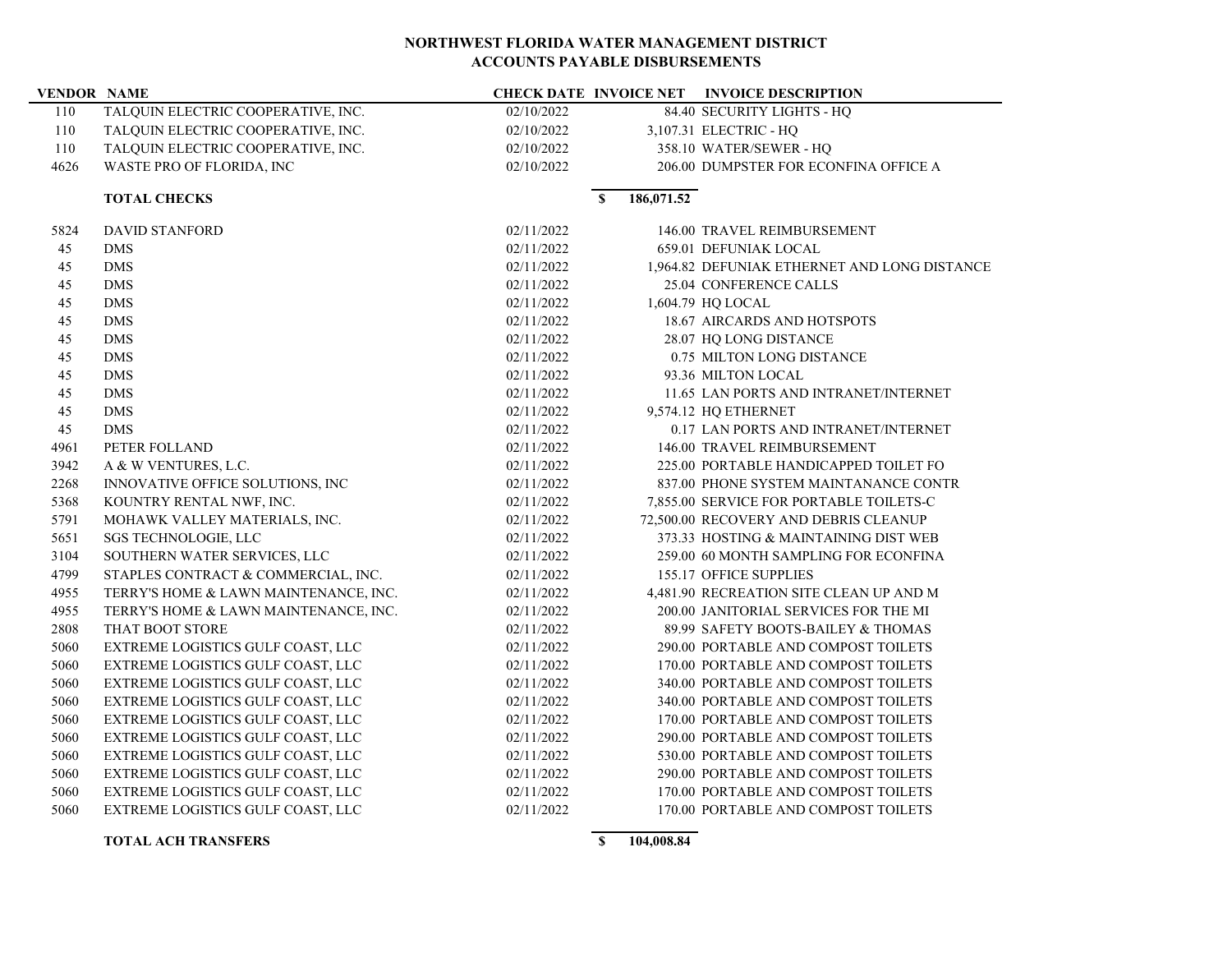### **VENDOR NAME CHECK DATE INVOICE NET INVOICE DESCRIPTION**

|      | <b>TOTAL DIRECT DISBURSEMENTS</b> |            | 770.00                                |
|------|-----------------------------------|------------|---------------------------------------|
| 5707 | <b>REFUND PAYEEZY</b>             | 02/11/2022 | 100.00 CHRIS SIMONEAUX P303163 WITHDR |
| 5707 | <b>REFUND PAYEEZY</b>             | 02/11/2022 | 50.00 REFUND WITHDRAWN WELL PERMIT 3  |
| 5707 | <b>REFUND PAYEEZY</b>             | 02/11/2022 | 150.00 BETHANY WOMACK P301719 OVERPMT |
| 5707 | <b>REFUND PAYEEZY</b>             | 02/11/2022 | 320.00 MARK SINER 298136 WITHDRAWAL R |
| 5707 | <b>REFUND PAYEEZY</b>             | 02/11/2022 | 50.00 REFUND FOR OVERPAYMENT FOR PER  |
| 5707 | <b>REFUND PAYEEZY</b>             | 02/11/2022 | 100.00 JEREMY REISER P302803 OVERPAYM |
|      |                                   |            |                                       |

**TOTAL AP \$ 290,850.36**

| <b>JOHN ALTER</b>                        | 02/17/2022 | 56.07 TRAVEL REIMBURSEMENT              |
|------------------------------------------|------------|-----------------------------------------|
| <b>BANK OF AMERICA</b>                   | 02/17/2022 | 452.16 ONLINE ACCESS TO BANK ACCOUNT    |
| <b>BANK OF AMERICA</b>                   | 02/17/2022 | 1,002.46 JAN 2021 ANALYSIS STATEMENT    |
| FL. SECRETARY OF STATE DIV OF ADMIN SERV | 02/17/2022 | 20.44 FAR AD DRAFT RMP 2022             |
| FL. SECRETARY OF STATE DIV OF ADMIN SERV | 02/17/2022 | 27.16 FAR AD - 2022 FLORIDA FOREVER     |
| JEFFERSON COUNTY PROPERTY APPRAISER      | 02/17/2022 | 216.76 2ND OTR FY 21-22                 |
| LIBERTY COUNTY SOLID WASTE               | 02/17/2022 | 40.00 SOLID WASTE DUMPSTER - FL RIVER   |
| MURPHY CASSIDY DIESEL REPAIRS            | 02/17/2022 | 337.81 MINOR REPAIRS FOR REG VEHICLES   |
| OFFICE DEPOT, INC.                       | 02/17/2022 | 304.99 OFFICE CHAIR FOR CARLOS HERD     |
| <b>NICK PATRONIS</b>                     | 02/17/2022 | 89.00 TRAVEL REIMBURSEMENT              |
| RANDSTAD NORTH AMERICA, INC.             | 02/17/2022 | 555.00 RANDSTAD PROFESSIONAL STAFF AU   |
| SOUTHERN HABITATS, LLC                   | 02/17/2022 | 3,000.00 WIREGRASS SEED COL (/FALL 21:  |
| TELECHECK SERVICES, INC.                 | 02/17/2022 | 51.20 FEES FOR ONLINE PAYMENTS          |
| TELECHECK SERVICES, INC.                 | 02/17/2022 | <b>68.40 EPERMITTING FEES-TELECHECK</b> |
| TYLER TECHNOLOGIES, INC.                 | 02/17/2022 | 69.84 1095 ENVELOPES                    |
|                                          |            |                                         |

## **TOTAL CHECKS 8** 6,291.29

| 3293 | ANGUS G. ANDREWS, JR.                | 02/18/2022 | 106.80 TRAVEL REIMBURSEMENT           |
|------|--------------------------------------|------------|---------------------------------------|
| 5702 | AUTO ALLEY INC                       | 02/18/2022 | 308.56 MINOR REPAIRS FOR HO REG VEHIC |
| 4742 | <b>BRECK BRANNEN</b>                 | 02/18/2022 | 157.53 TRAVEL REIMBURSEMENT           |
| 4855 | <b>ENVIRON SERVICES INCORPORATED</b> | 02/18/2022 | 2,079.17 JANITORIAL SERVICES FOR HO   |
| 3337 | FORESTECH CONSULTING                 | 02/18/2022 | 400.00 LAND MANAGEMENT DATABASE       |
| 4090 | <b>JERRY PATE</b>                    | 02/18/2022 | <b>165.54 TRAVEL REIMBURSEMENT</b>    |
| 3813 | PENNINGTON, P.A.                     | 02/18/2022 | 17,203.23 LEGAL COUNSEL               |
| 3960 | <b>GEORGE ROBERTS</b>                | 02/18/2022 | 89.00 TRAVEL REIMBURSEMENT            |
| 5614 | ZACHARY J. SELLERS                   | 02/18/2022 | 925.00 DFO JANITORIAL SERVICES        |
| 4799 | STAPLES CONTRACT & COMMERCIAL, INC.  | 02/18/2022 | 277.40 SMEAD PRESSBOARD CLASSIFICATIO |
| 5218 | WAGEWORKS, INC.                      | 02/18/2022 | 56.55 COBRA ADMINISTRATION            |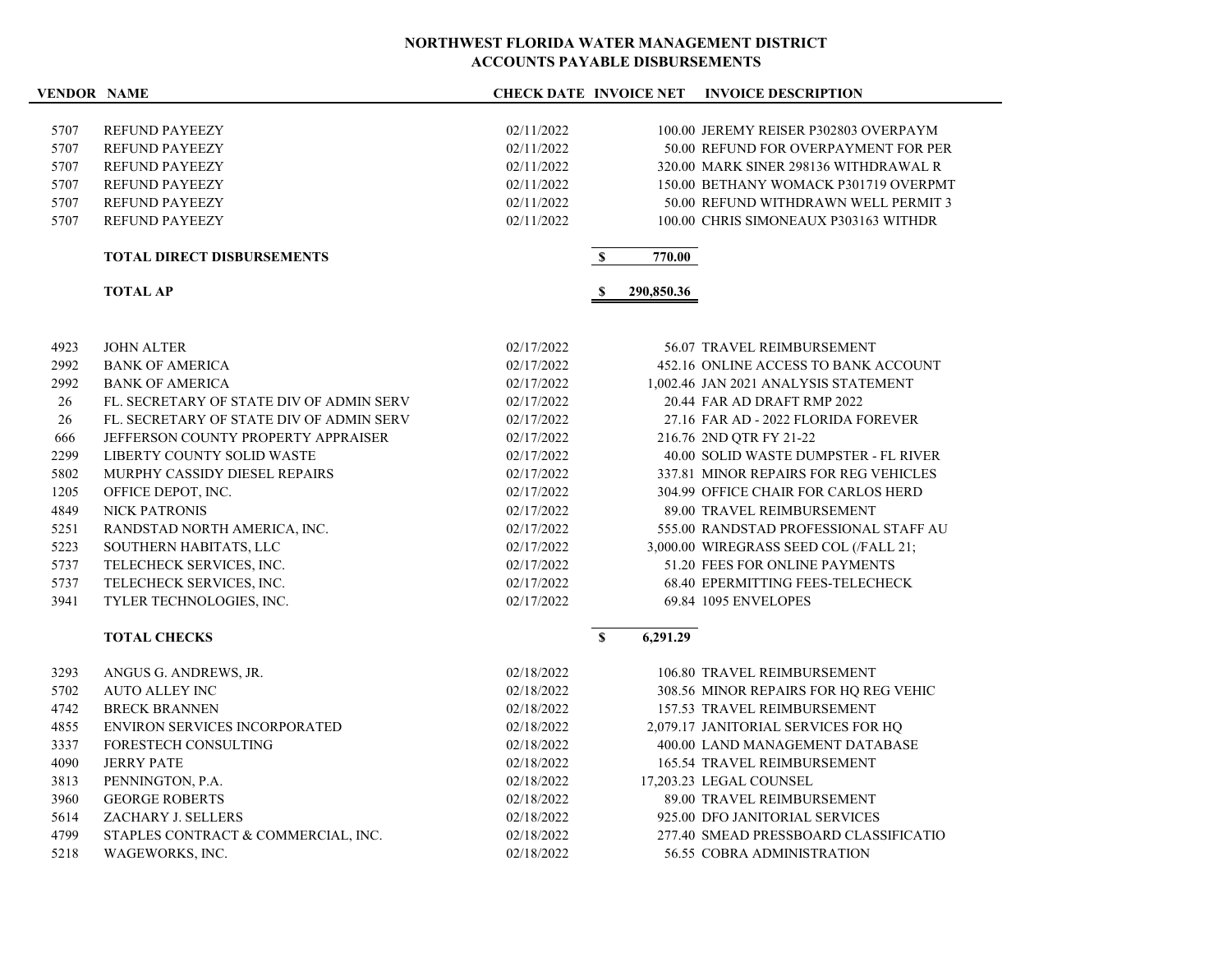### **VENDOR NAME CHECK DATE INVOICE NET INVOICE DESCRIPTION**

| 2631 | WASHINGTON COUNTY SHERIFF'S OFFICE | 02/18/2022 |           | 13,300.80 LAW ENFORCEMENT AND SECURITY |
|------|------------------------------------|------------|-----------|----------------------------------------|
|      | <b>TOTAL ACH TRANSFERS</b>         | \$         | 35,069.58 |                                        |
| 2967 | <b>BANK OF AMERICA</b>             | 02/18/2022 |           | 3,316.54 JANUARY 2022 P-CARD           |
| 2967 | <b>BANK OF AMERICA</b>             | 02/18/2022 |           | 9.99 DIGITAL SUBSCRIPTION TO THE GA    |
| 2967 | <b>BANK OF AMERICA</b>             | 02/18/2022 |           | 27.72 DIGITAL NEWSPAPER SUBSCRIPTION   |
| 2967 | <b>BANK OF AMERICA</b>             | 02/18/2022 |           | 9.99 DIGITAL SUBSCRIPTION TO TALLAH    |
| 2967 | <b>BANK OF AMERICA</b>             | 02/18/2022 |           | 15.96 DIGITAL NEWSPAPER SUBSCRIPTION   |
| 2967 | <b>BANK OF AMERICA</b>             | 02/18/2022 |           | 11.99 DIGITAL NEWSPAPER SUBSCRIPTION   |
| 2967 | <b>BANK OF AMERICA</b>             | 02/18/2022 |           | 9.99 DIGITAL NEWSPAPER SUBSCRIPTION    |
| 2967 | <b>BANK OF AMERICA</b>             | 02/18/2022 |           | 969.98 ERP® TV ORDER/IT ITEM ORDER     |
| 2967 | <b>BANK OF AMERICA</b>             | 02/18/2022 |           | 197.12 GLOVES FOR LAB - AMAZON         |
| 2967 | <b>BANK OF AMERICA</b>             | 02/18/2022 |           | 135.79 OFFICE/FIELD SUPPLIES FOR REG-  |
| 2967 | <b>BANK OF AMERICA</b>             | 02/18/2022 |           | 122.52 AMAZON ORDER FOR IT             |
| 2967 | <b>BANK OF AMERICA</b>             | 02/18/2022 |           | 1,999.00 (10) ZOOM SOFTWARE LICENSES   |
|      |                                    |            |           |                                        |

## **TOTAL DIRECT DISBURSEMENTS \$ 6,826.59**

**TOTAL AP 8** 48,187.46

| 4180 | <b>BANK OF AMERICA</b>                   | 02/24/2022 | 578.56 TRANSACTION FEES FOR E-PERMITT    |  |
|------|------------------------------------------|------------|------------------------------------------|--|
| 4180 | <b>BANK OF AMERICA</b>                   | 02/24/2022 | 31.01 MONTHLY TRANSACTION FEES           |  |
| 4676 | <b>CITY OF MILTON FLORIDA</b>            | 02/24/2022 | 21.81 SEWER MILTON OFFICE                |  |
| 4676 | <b>CITY OF MILTON FLORIDA</b>            | 02/24/2022 | <b>76.13 DUMPSTER SERVICE</b>            |  |
| 3289 | <b>CITY OF TALLAHASSEE</b>               | 02/24/2022 | 42.19 LAKESHORE & I-10                   |  |
| 2713 | FL DEPT OF AG. & CONSUMER SERVICES       | 02/24/2022 | 16,800.00 SLASH PINE SEEDLINGS           |  |
| 26   | FL. SECRETARY OF STATE DIV OF ADMIN SERV | 02/24/2022 | 30.80 LEGAL ADS FOR GOVERNING BOARD      |  |
| 3399 | FLORIDA STORMWATER ASSOC., INC.          | 02/24/2022 | 149.00 TRAINING REGISTRATION-WAITS       |  |
| 5474 | <b>HATCHER PUBLISHING INC.</b>           | 02/24/2022 | <b>30.50 LEGAL ADS-WATER USE PERMITS</b> |  |
| 61   | JACKSON COUNTY FLORIDAN                  | 02/24/2022 | 54.85 PUBLISH 2022 GBM SCHEDULE JACK     |  |
| 698  | KONICA MINOLTA BUSINESS SOLUTIONS USA    | 02/24/2022 | 225.43 KONICA MINOLTA COPIER LEASE RE    |  |
| 698  | KONICA MINOLTA BUSINESS SOLUTIONS USA    | 02/24/2022 | 237.91 KONICA MINOLTA COPIER LEASE RE    |  |
| 698  | KONICA MINOLTA BUSINESS SOLUTIONS USA    | 02/24/2022 | 96.84 KONICA MINOLTA COPIER LEASE RE     |  |
| 698  | KONICA MINOLTA BUSINESS SOLUTIONS USA    | 02/24/2022 | 273.12 KONICA MINOLTA COPIER LEASE RE    |  |
| 698  | KONICA MINOLTA BUSINESS SOLUTIONS USA    | 02/24/2022 | 122.73 KONICA MINOLTA COPIER LEASE RE    |  |
| 698  | KONICA MINOLTA BUSINESS SOLUTIONS USA    | 02/24/2022 | 196.69 KONICA MINOLTA COPIER LEASE RE    |  |
| 698  | KONICA MINOLTA BUSINESS SOLUTIONS USA    | 02/24/2022 | 226.91 KONICA MINOLTA COPIER LEASE RE    |  |
| 698  | KONICA MINOLTA BUSINESS SOLUTIONS USA    | 02/24/2022 | 201.39 KONICA MINOLTA COPIER LEASE RE    |  |
| 5294 | KRONOS, INCORPORATED                     | 02/24/2022 | 3.79 KRONOS RENEWAL                      |  |
| 63   | NORTHWEST FLORIDA DAILY NEWS             | 02/24/2022 | 129.95 LEGAL ADS-WATER USE PERMITS       |  |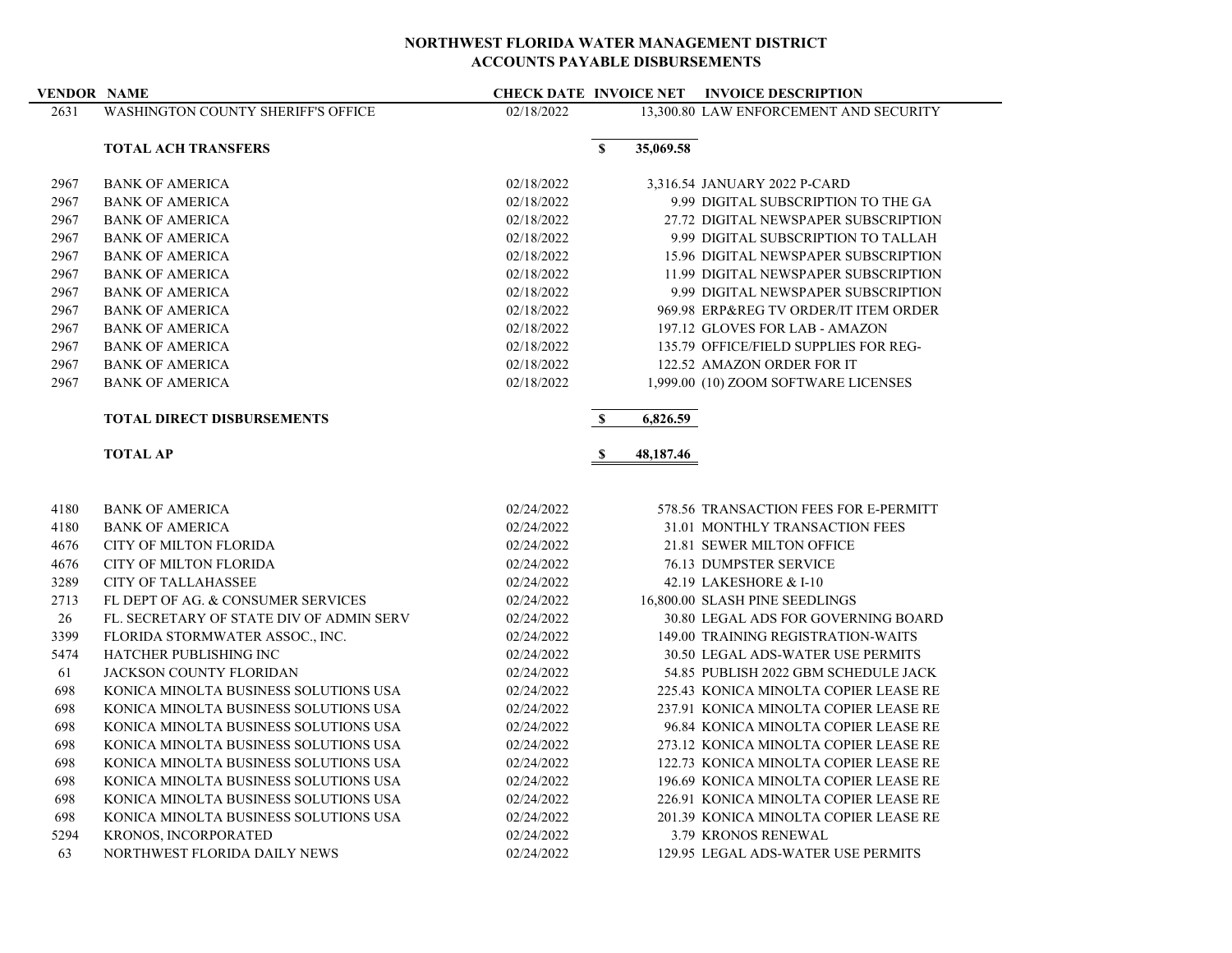### **VENDOR NAME CHECK DATE INVOICE NET INVOICE DESCRIPTION**

|      |                                        | енескрате поосевен |              |           |                                            |
|------|----------------------------------------|--------------------|--------------|-----------|--------------------------------------------|
| 523  | <b>SANTA ROSA PRESS GAZETTE</b>        | 02/24/2022         |              |           | 90.00 LEGAL ADS-WATER USE PERMITS          |
| 5223 | SOUTHERN HABITATS, LLC                 | 02/24/2022         |              |           | 500.00 WIREGRASS SEED SHIPPING FEE         |
| 3568 | THOMPSON TRACTOR CO., INC.             | 02/24/2022         |              |           | 1,001.68 CAT D5G DOZER PM SERVICE          |
| 2305 | TROY FAIN INSURANCE COMPANY, INC       | 02/24/2022         |              |           | 108.00 NOTARY APPLICATION FEES             |
| 3711 | US POSTAL SERVICE-HASLER               | 02/24/2022         |              |           | 1,500.00 REPLENISH HQTRS POSTAGE METER     |
| 5798 | UNISOURCE SIGN CONNECTION              | 02/24/2022         |              |           | 197.60 SIGN FABRICATION SERVICES AGRE      |
| 4557 | <b>VERIZON WIRELESS</b>                | 02/24/2022         |              |           | 1,161.33 CELL PHONE AND JET PACKS          |
| 4038 | WINDSTREAM COMMUNICATIONS              | 02/24/2022         |              |           | 64.46 800 NUMBERS & EFO LONG DISTANCE      |
|      | <b>TOTAL CHECKS</b>                    |                    | $\mathbf{s}$ | 24,152.68 |                                            |
| 325  | <b>BAY CO. PROPERTY APPRAISER</b>      | 02/25/2022         |              |           | 2,522.25 2ND QTR FY 21-22                  |
| 4845 | <b>CALHOUN COUNTY SHERIFF'S OFFICE</b> | 02/25/2022         |              |           | 907.84 LAW ENFORCEMENT/SECURITY SERVI      |
| 4807 | <b>WEX BANK</b>                        | 02/25/2022         |              |           | 9,361.17 JAN 2022 FUEL / SERVICE PURCHASES |
| 2702 | <b>FISH AND WILDLIFE</b>               | 02/25/2022         |              |           | 22,139.34 COOPERATIVE MGMT AGREEMENT #1    |
| 839  | FORESTRY SUPPLIERS, INC.               | 02/25/2022         |              |           | 129.52 WATER LEVEL STAFF GAGES             |
| 5227 | <b>MAC'S AUTO SERVICE</b>              | 02/25/2022         |              |           | 1,139.31 WMD2428 POWER STEERING PUMP &     |
| 5227 | <b>MAC'S AUTO SERVICE</b>              | 02/25/2022         |              |           | 317.48 WHEEL HUB ASSEMBLY FOR WMD 242      |
| 5434 | PRESIDIO NETWORKED SOLUTIONS LLC       | 02/25/2022         |              |           | 13,437.80 VMWARE RENEWAL                   |
| 4091 | THE SHOE BOX                           | 02/25/2022         |              |           | <b>697.68 UNIFORM ORDER FOR LANDS</b>      |
| 4091 | THE SHOE BOX                           | 02/25/2022         |              |           | 353.65 CLOTHING-REG                        |
| 4091 | THE SHOE BOX                           | 02/25/2022         |              |           | 581.70 UNIFORMS FOR RMD STAFF              |
| 5337 | VANASSEE HANGEN BRUSTLIN, INC.         | 02/25/2022         |              |           | 9,360.00 AGREEMENT FOR AS NEEDED SERVIC    |
|      | <b>TOTAL ACH TRANSFERS</b>             |                    | $\mathbf{s}$ | 60,947.74 |                                            |

**TOTAL AP \$** 85,100.42